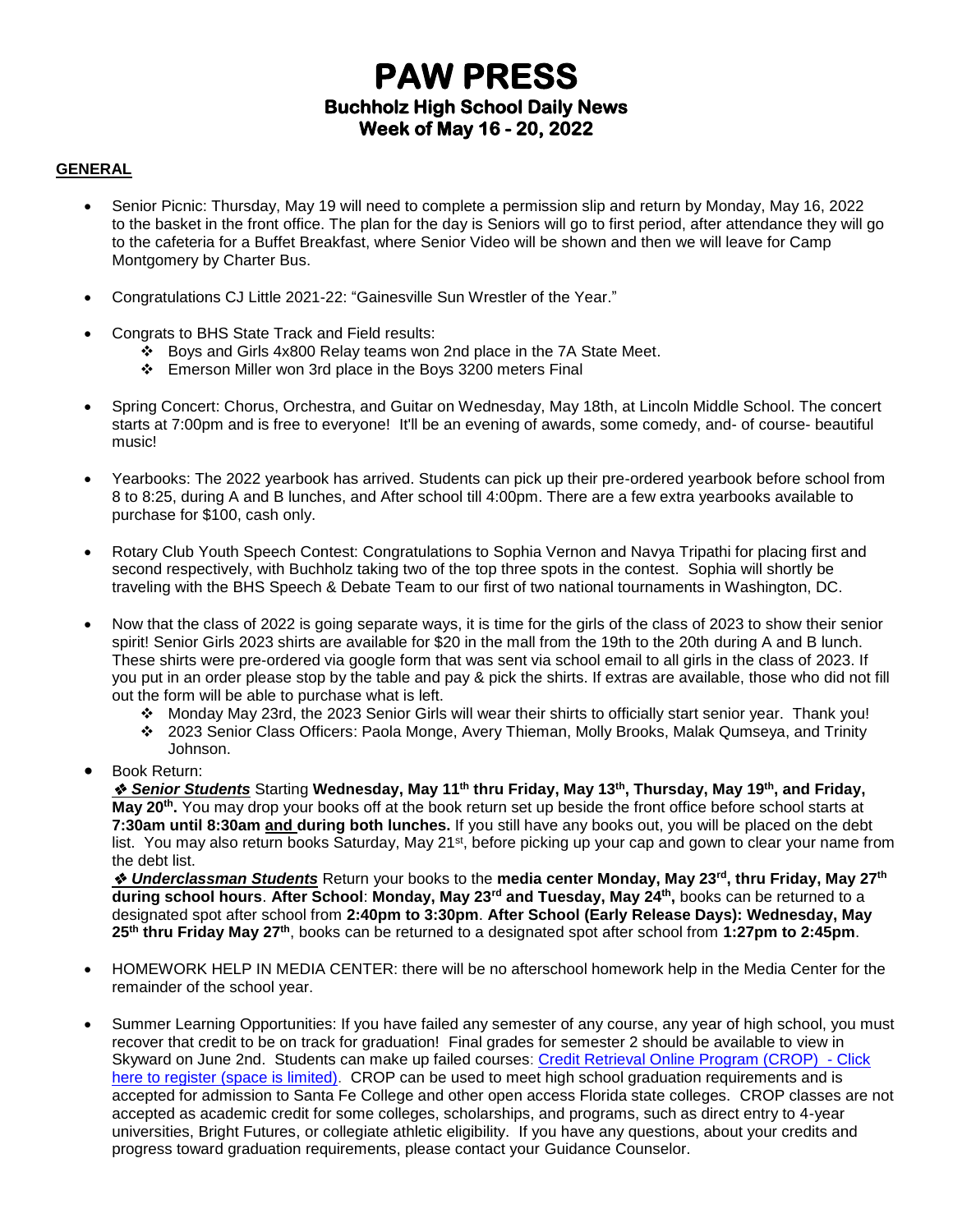# **PAW PRESS Buchholz High School Daily News Week of May 16 - 20, 2022**

- ❖ Buchholz High School Students must attend in person
- ❖ June 6th June 30th (Mondays Thursdays from 8:30 am to 11:45 am)
- ❖ Free Breakfast 8:15 am 8:45am & Free Lunch: 11:45 am 12:15 pm
- ❖ No school bus transportation provided (Gainesville RTS offers free student rider program)
- Santa Fe College Signing Day: Tuesday, May 17 before Senior Awards from 5:30pm 7:00pm in the Media Center.
- Senior Awards: Tuesday, May 17 begin at 7:00pm in the Gym.
- Masks are no longer required: with COVID cases way, way down in our schools since the peak of the omicron surge in mid-January, the district is lifting the mask requirement for employees and visitors in schools. Anyone who wishes to wear a mask may certainly do so, but it will not be required after today. While the case numbers are much better, COVID is obviously not over, so we encourage everyone to continue taking precautions. In particular, if you are sick, please stay home, and if you have COVID symptoms, get tested! Thanks so much for all your efforts to protect students, their families and your coworkers!
- Your Future Looks Bright: Test Prep with the Alachua County Public Library. Get ready for the SAT, ACT, AP Exams, PERT, or CLEP with materials from our collection! [www.aclib.us/testprep.](http://www.aclib.us/testprep)
- BOBCAT Benches: The Buchholz PTSA wants to provide more outdoor seating for students by providing permanent, high quality benches in various locations on campus. If you want to help provide more outdoor seating for students, go to **[BobcatBenches.com](http://m7scym5f.r.us-east-1.awstrack.me/L0/www.BobcatBenches.com/1/0100017ceda7ad53-510fabd6-46b5-450d-8db7-465f7dc345a6-000000/xq-u89zrwmCi4EaO1eJtbniMGCs=243)**.
- Bobcat Branch bank is open. Hours are 7:50am 8:20am and both lunches.
- Follow student government on Twitter: @buchholz\_high or Instagram: buchholz.high.
- Follow Buchholz High on Twitter: @BuchholzHigh
- Support our students with the BHS PTSA. [Smile.Amazon.com](http://smile.amazon.com/)

### **CLUBS**

- The German Club's last meeting is on Wednesday, May 18 at 2:45 p.m. in Frau Luesch's room. It's the end-ofyear party to thank our outgoing officers, introduce next year's officers, and to just have some fun to unwind. Members should be sure to sign up to bring snacks and drinks.
- **[BHS Club Website Link](https://www.sbac.edu/domain/1650)**

#### **SPORTS**

- Tickets exclusively on sale for \$10 through GoFan.co website/app for paperless tickets. Be ready to show your electronic ticket at the gate for entry.
- Coach Contact Information is located under the Sports tab on the Buchholz Home page.

#### **Buchholz High School Athletic Schedule – Week of May 15– May 21:**

- **Monday - NO EVENTS**
- **Tuesday - NO EVENTS**
- **Wednesday – NO EVENTS**
- **Thursday – Spring Classic vs Vanguard High School @ Citizens Field – 7:00pm**
- **Friday - NO EVENTS**
- **Saturday - NO EVENTS**